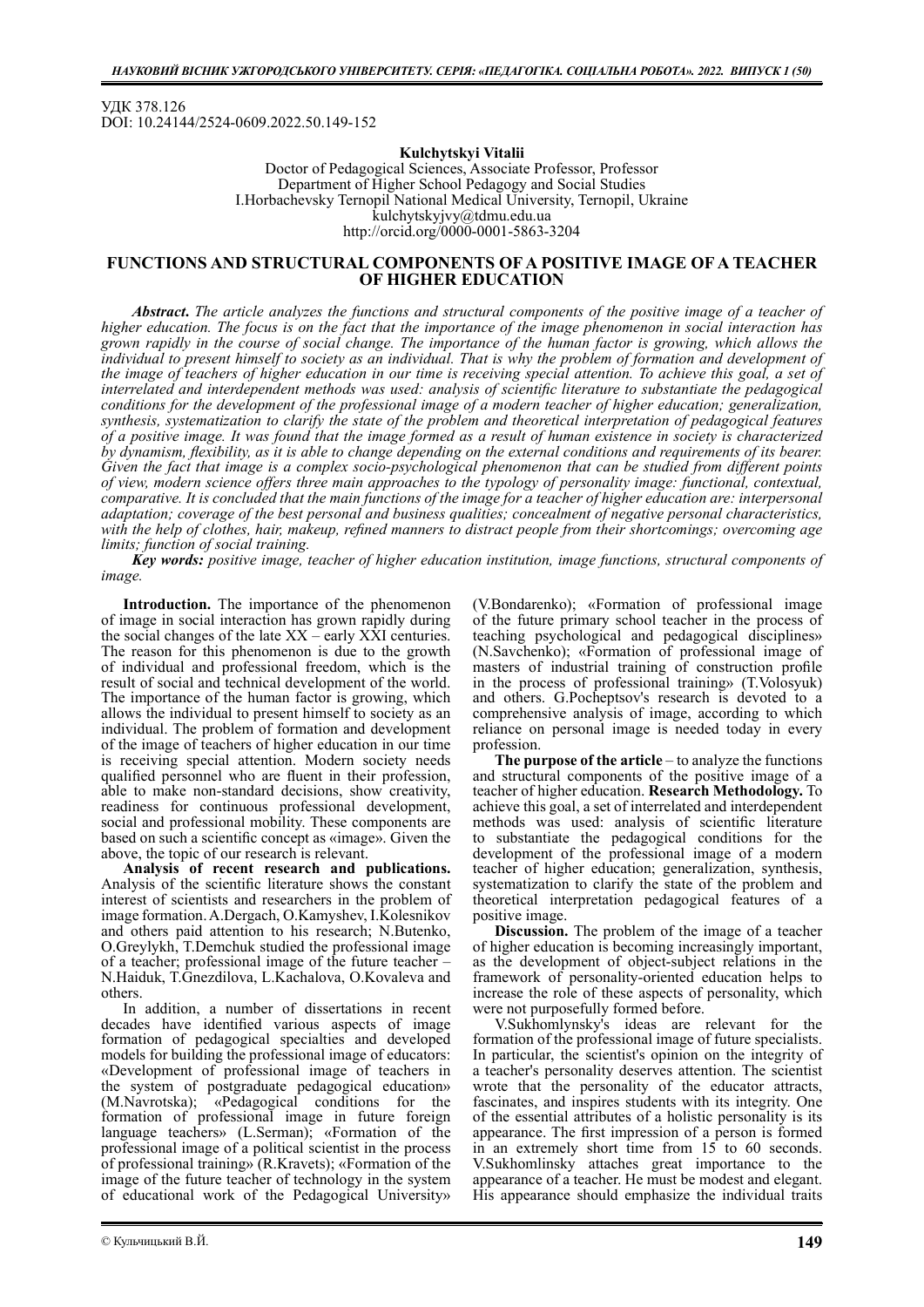of man. Therefore, for a teacher of higher education, external elegance must correspond to inner nobility, and external modesty must correspond to inner dignity [1, p.6]

The image formed as a result of existence of the person in a society is characterized by dynamism, flexibility as is capable to change depending on external conditions and requirements of its carrier. Given the fact that image is a complex socio-psychological phenomenon that can be studied from different points of view, modern science offers three main approaches to the typology of personality image: functional, contextual, comparative.

Within the framework of the functional approach, the following types of personality image are distinguished: a mirror is an idea of oneself; relevant – is the assessment of personality, which is formed in others during direct communication or on the basis of information obtained from other sources; the necessary ideal of image is necessary [2].

In the comparative approach, when it comes to comparing personal characteristics, stand out: ideal image – a generalized image that others want to see in a person; primary image – the image of a particular person, person, object of activity that arises at the first acquaintance; secondary image – an image that is created during the competition. It is an image that is a compromise between the image and the qualities you want to see in a particular person, and the desire to avoid certain characteristics that contradict the ideal image.

Depending on the criteria of comparative image, it can be negative, positive or neutral. In the analysis of the image of the individual in terms of contextual approach comes to the fore social criterion, because man is a being who lives in society and performs specific social roles. In this case we are talking about a professional image: the image of a politician, artist, show business star, doctor, teacher [3].

Tolerance is an equally important function of the image of a teacher of higher education. «Tolerance is more important than ever in today's world. We live in an age of globalization of the economy and increasing mobility, rapid development of communication, integration and interdependence, in an age of urbanization and transformation of social structures. Tolerance is needed in relationships between individuals as well as at the family and community levels. In schools and universities, in the framework of non-formal education, at home and at work, the spirit of tolerance should be strengthened and a relationship of openness, attention to each other and solidarity should be formed», the Declaration on the Principles of Tolerance reads. [4, p.177].

A positive image of a teacher of higher education as a special personal tool helps to establish contacts with the subjects of interaction, thus making this process more effective, which is why tolerance is needed in this case. Having a remarkable psychotherapeutic effect, the image gives a teacher of higher education professional confidence, sociability, socio-pedagogical activity, reflexivity, diplomacy, responsibility, the basis of all components is tolerance [2].

The concept of tolerance as a universal value was the focus of American philosophers J. Lorsen and K. Niedermann and received the status of a philosophical theory of tolerance. According to scientists, there can be no model of tolerance equally suitable for all because everyone has a different personal image, although this does not preclude the existence of a single methodological platform for analyzing this problem in today's conditions.

Well-known scientist O. Asmolov [2] distinguishes the term «tolerance» in the form of three meanings:

1) stability, endurance; 2) lenience: tolerance as indifference – implies the existence of thoughts, the truth of which can never be proven. In this sense, tolerance acts as indifference to the existence of different views and practices, as the latter are seen as «unimportant in the face of the main problems facing society»; tolerance as the impossibility of mutual understanding – limits the manifestation of tolerance for the other with respect for the other, which at the same time is impossible to understand and with which it is impossible to interact; tolerance as indulgence (to the weakness of others, combined with some contempt for them) – means privileged in the human mind position of their own values and views, so everything else is assessed as not deserving of attention: they can be understood, tolerated, but despise; tolerance as an extension of one's own experience and critical dialogue – allows not only to respect the position of others, but also to change their own as a result of critical dialogue; 3) allowed, admissible deviation.

The position of one of the researchers of tolerance V. Lektorsky is well known, who identifies four possible ways to understand tolerance. «The phenomenon of tolerance is often defined as the importance of civil society, which is manifested in the right of all to be different, to ensure mutual understanding between different social groups, willingness to understand and cooperate with people, which should support the image of a teacher of higher education. Given this, a wellformed professional and personal image of a teacher of higher education should be based on tolerant interaction and perform a number of interrelated functions: communicative, informative, humanistic and creative». [5, p.630-634]

As a result of theoretical analysis of various aspects of the phenomenon of tolerance, we understand that the only formulation of the concept of «tolerance» is missing, and therefore we interpret it as part of the image of a teacher of higher education and determine that tolerance is respect someone else's position, but also change your own as a result of critical dialogue.

No less important component of the image of a teacher of higher education is pedagogical skills. Pedagogical skill is the highest level of professional development, the result of pedagogical experience and creative selfdevelopment.

There are several principles for building image technology. The most important elements of professional image formation are: 1. Creating an image is only a supplement, not a substitute for teaching; 2. It is necessary to create a pedagogical image long before the beginning of pedagogical activity; 3. The basis of communication should be simple; 4. Third-party experts are needed.

Highlighting the most important elements professional image formation, we can name the main stages of professional image formation according to this scheme: Stage 1: perception of the image, on the basis of which a holistic image will be built; Stage 2: analysis of information and imaginary correction of the perceived image in accordance with the ideal image and individual personalities of the perceiver; Stage 3: use (trying on, playing) of certain elements of the desired image: communication style, gesture techniques, clothing, etc.; Stage 4: «use, entry» into the image; Stage 5: appropriation and individualization of the chosen (desired) image [6, p. 41-44].

Having named elements and stages of formation of professional image, it is necessary to notice that scientists in the works allocate various functions of image.

For example, V.Shepil in his research considers the value and technological functions of image. The scholar refers to the value functions: personality-enhancing,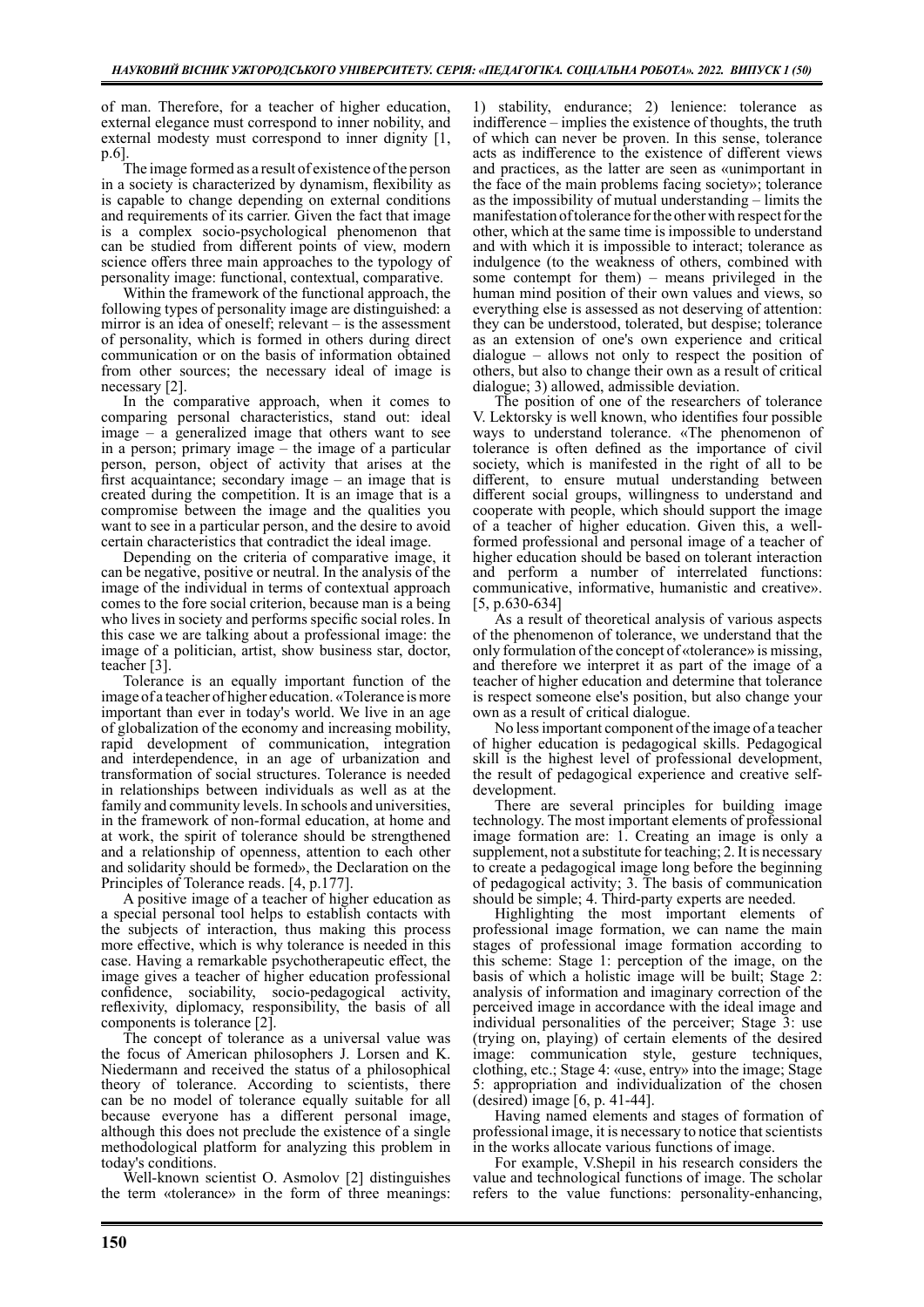which creates the appearance of a person that emphasizes his spiritual dignity, visually outlines his best mental characteristics and generally demonstrates individual unusualness; comforting of interpersonal relations, the essence of which is that the attractiveness of people objectively adds to their communication sympathy and friendliness, and accordingly the moral degree of tolerance and pedagogical tact; psychotherapeutic, through which the individual realizes his individuality and acquires increased sociability, resulting in human attention and recognition, a stable positive mood, optimism to achieve their goals and self-confidence [7].

According to the scientist, the technological functions of the image include: interpersonal adaptation. Thanks to the right image, it is possible to quickly enter a specific social environment, attract people, achieve the most productive and friendly contacts with them; coverage of the best personal and business qualities. A favorable image makes it possible to clearly show the attractive qualities of man, to evoke trust and sympathy in the environment and at the same time pay attention to their professional preferences; concealment of negative personal characteristics, ie with the help of clothes, hair, makeup, refined manners to distract people from their shortcomings; organization of attention. An attractive image of a teacher involuntarily attracts people, impresses them, and therefore the environment is interested in communicating and working with such a person; overcoming age limits. With a master of selfpresentation technology, which is specifically manifested in the correct choice of behaviors and performance of different roles, you can feel comfortable without «locking» in your age image, expand contacts and successfully engage in professional activities in different age societies [7].

The following functions of image are defined in A.Kononenko's work: psychological protection function. The use of image makes it possible to hide flaws, get rid of existential anxiety, optimize their behavior in order to maximize the impact on others; function of social training. Image allows you to adjust your behavior and adapt it to social communications, which is associated with the inevitability and desirability of performing roles in specific social groups; function of socio-symbolic recognition (identification). Image always contains symbols of human readiness not only for communication, but also for the exchange of social and spiritual and moral values. In other words, the image seems to signal: «I am my own». The lack of marks of such recognition causes a reaction of rejection in others; illusory-compensatory function. According to L. Festinger, one of the laws of

the psyche is a constantly reproducing imbalance of various subsystems and blocks. This imbalance provokes negativity, distress, and one of the methods of combating them – the creation of illusions [7].

The structure of the image reflects the need for the above functions. It contains several blocks, which in his work noted A. Kononenko «Psychological components of the individual image of the modern teacher»: «advertising» (focuses on those qualities that, according to the subject's ideas, are the standard of the desired impression); «content» (micro-image changes as a reaction to the content of communication); «sorry» (demonstration of their weakness and insecurity); «reflex copies» (copying the image of another); «attitude» (waiting for a certain behavior of the partner) [7].

O.Ruska identifies three main components in the structure of personality image: visual image (costume, hairstyle, plastic, facial expressions, voice), inner image (temperament, mood, personal qualities) and mentality (spiritual practice, intellect). Other components in the structure of the image of the individual identifies V. Boyko and proposes to consider the image as a whole, which includes such components: audiovisual culture of personality: literacy and pleasure of speech, mannerisms, style of human clothing, hairstyle; behavior style, other aspects of personality behavior: professional, intellectual, ethical, emotional, communicative, aesthetic, ethical; internal philosophy, the system of human values: life guidelines, ethical credo, the system of relations, which leaves an imprint on appearance, manner of behavior, attitude to the environment; attributes that emphasize the status and aspirations of the individual: the situation of the office, car, household goods, etc.; psycho-hygienic «self-image» – in general, an attractive psycho-hygienic image has the following form: it is calm externally and internally, active, friendly etc. [8].

Conclusions. Thus, we can state that the main functions of the image for a teacher of higher education are: interpersonal adaptation; coverage of the best personal and business qualities; concealment of negative personal characteristics, with the help of clothes, hair, makeup, refined manners to distract people from their shortcomings; overcoming age limits; function of social training. Therefore, all functions are an important component of the structure of the image of a teacher of higher education. It is noted that a successful professional image is determined by the extent to which a teacher can enter the image of a successful professional who will help work on their own image and is a way of selfregulation, personal self-confidence and a great way of creative self-realization.

### Список використаної літератури

- 1. Остапйовський І. Є. Актуальність ідей В. О. Сухомлинського в процесі формування професійного іміджу майбутніх соціальних педагогів. Науковий вісник Східноєвропейського національного університету ім. Лесі Українки. Серія «Педагогічні науки». 2014. № 1 (278). С.184−188.
- 2. Краснова Н. П., Харченко Л. П. Методика роботи соціального педагога: навчальний посібник для студентів педагогічного університету. Луганськ: Луганський державний педагогічний університет ім. Т. Шевченка, 2001. 112 c.
- 3. Мазоренко М.О. Психологічна структура іміджу професіонала. Проблеми екстремальної та кризової психології. 2011. Випуск 9. С.177−184.
- 4. Декларація принципів толерантності. Педагогіка толерантності. 1999. №3-4. С.175−179.
- 5. Євтушенко Г.В. Імідж сучасного викладача: сутність та особливості формування. Глобальні та національні проблеми економіки. 2016. №11. С.630−634.
- 6. Затворнюк О.М. Формування та розвиток професійного іміджу майбутніх психологів. Освіта та розвиток обдарованої особистості. 2014. № 9-10. С.41−44.
- 7. Кононенко А.О. Психологічні складові індивідуального іміджу сучасного педагога: автореф. дис. на здобуття наук. ступеня канд. психол. наук: спец. 19.00.07 «Педагогічна та вікова психологія». Одеса, 2003. 30 с.
- 8. Горовенко О. А. Формування особистісно-професійного іміджу вчителя засобами самопрезентації. Харків: Основа. 2013. 112 с.

### References

1. Ostapiovskyi, I. Ye. (2014). Aktualnist idei V. O. Sukhomlynskoho v protsesi formuvannia profesiinoho imidzhu maibutnikh sotsialnykh pedahohiv [Relevance of VO Sukhomlinsky's ideas in the process of forming the professional image of future social pedagogues]. Scientific Bulletin of the Eastern European National University. Lesya Ukrainka. Series «Pedagogical Sciences»,